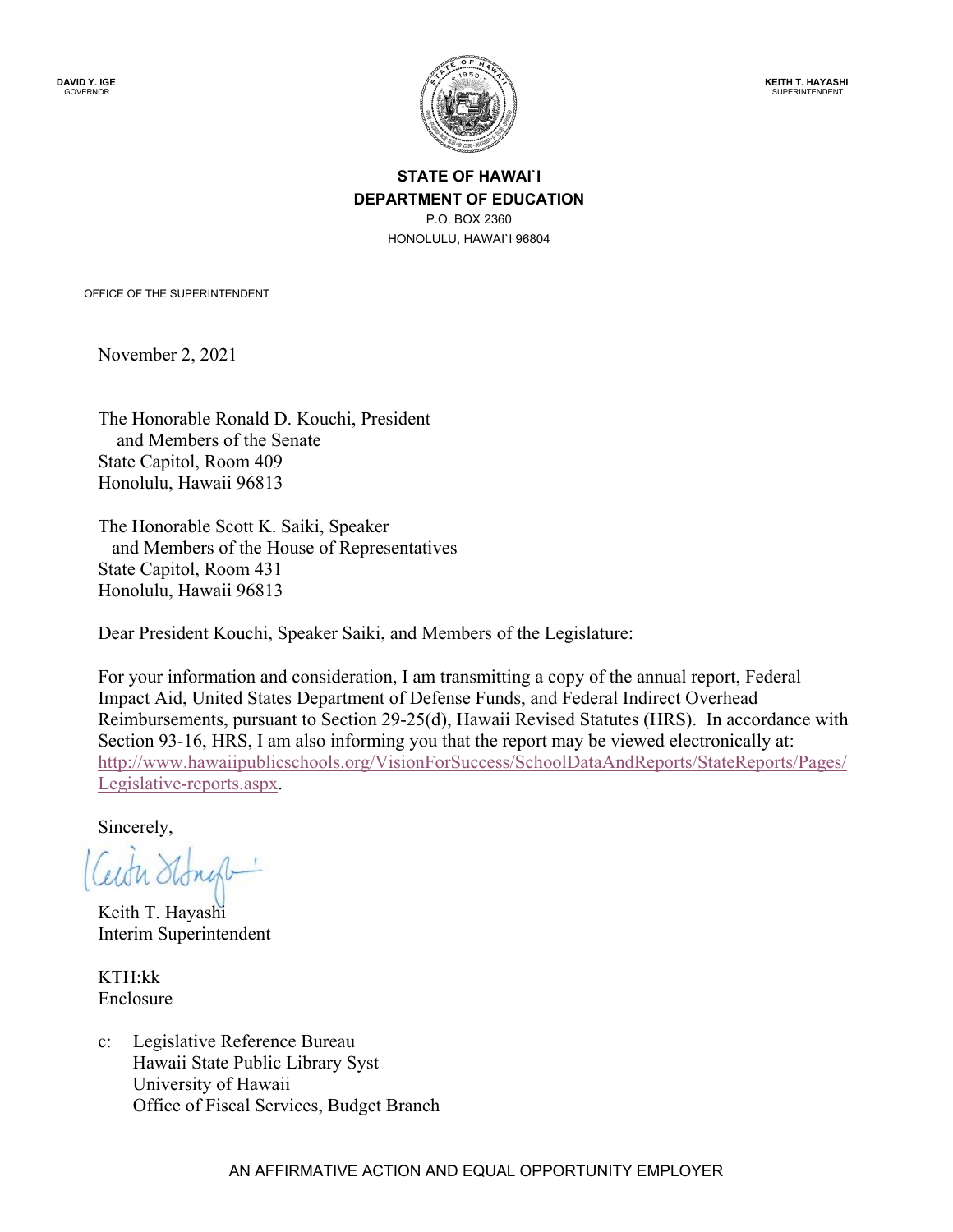

State of Hawaii Department of Education

## **Annual Report on Federal Impact Aid, United States Department of Defense Funds, and Federal Indirect Overhead Reimbursements**

November 2021

Section 29-25(d), Hawaii Revised Statutes, requires the Hawaii State Department of Education to annually report on the exact amount and specific nature of federal impact aid, United States Department of Defense Funds, and Federal Indirect Overhead Reimbursements received.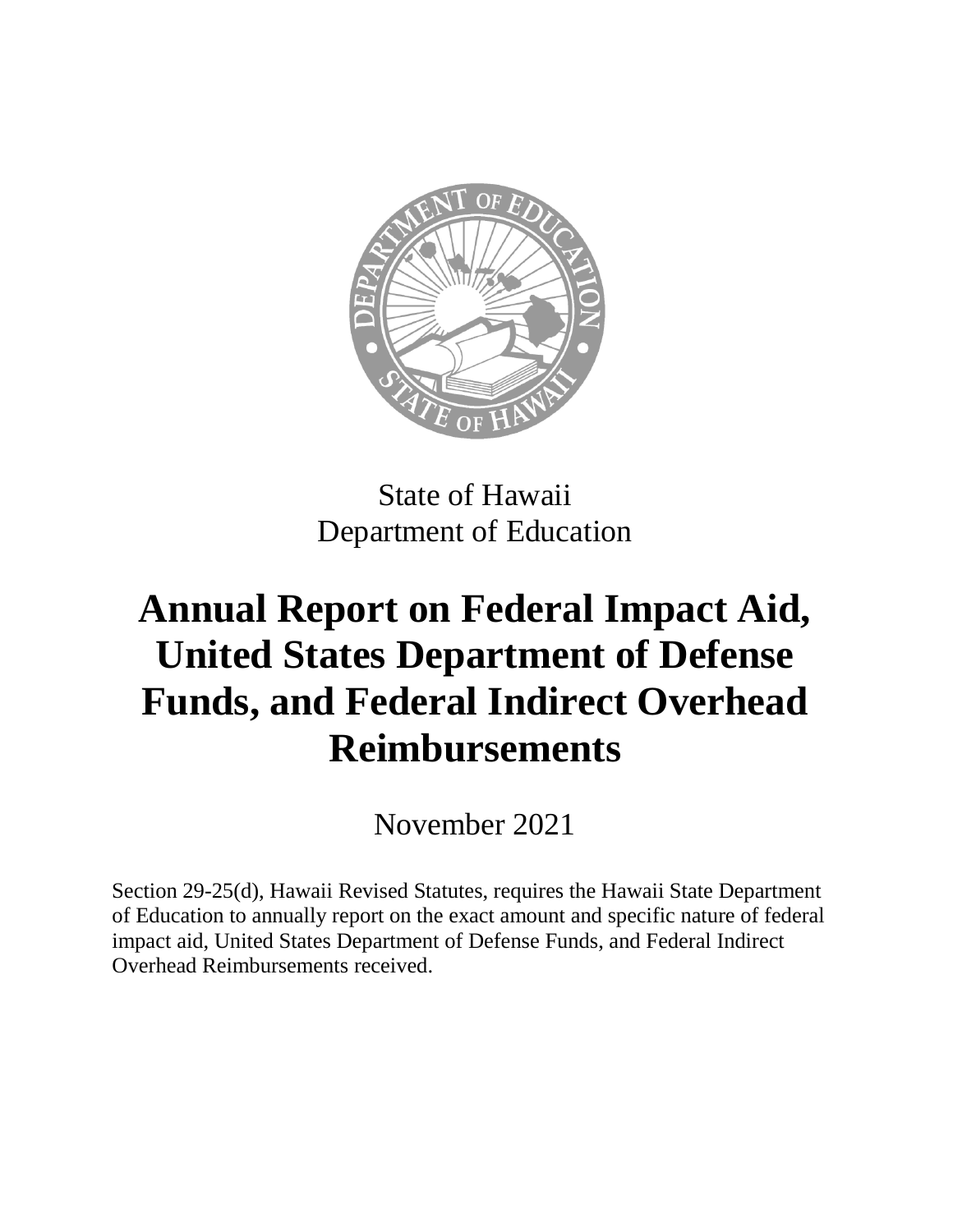| <b>LEGISLATIVE REPORT</b>                                                           |
|-------------------------------------------------------------------------------------|
| Section 29-25(d), Hawaii Revised Statutes                                           |
| Federal Impact Aid, United States Department of Defense Funds, and Federal Indirect |
| <b>Overhead Reimbursements</b>                                                      |

**INTRODUCTION:** Section 29-25(d), Hawaii Revised Statutes, requires the Hawaii State Department of Education (Department) to annually report the exact amount and specific nature of federal impact aid, United States Department of Defense (USDOD) funds, and federal indirect overhead reimbursements received.

> Federal impact aid is authorized by Title VII of the Elementary and Secondary Education Act and has been around since 1950. The purpose of federal impact aid is to provide formula grants to local school districts financially impacted by the presence of nontaxable federal land and installations to help cover a portion of the additional costs associated with the federal presence.

The federal government provides aid to school districts that have: (a) lost tax revenues (income, sales, property tax) due to a federal presence; and (b) incurred the cost of providing educational services for federally connected students. A federally-connected student is a student whose parent(s) works on and/or lives on federal property (i.e., low income housing, military installations, Native American lands, national parks, research facilities).

Federal impact aid funds support approximately 2% of the Department's operating costs each year.

## **THE DATA:** (FY) 2020-21:

**ANALYSIS OF** The Department received the following amounts during fiscal year

| Federal Impact Aid:                             |              |
|-------------------------------------------------|--------------|
| <b>Basic Support Payments-Regular Education</b> | \$46,642,089 |
| Disabilities Payment-Special Education          | 1,217,827    |
| Total                                           | \$47,859,916 |
| <b>USDOD</b> Funds                              | \$3,956,330  |
| Financial Assistance Payments for Children with | 872,854      |
| <b>Severe Disabilities</b>                      |              |
| Total                                           | \$4,829,184  |
| <b>Federal Indirect Overhead Reimbursements</b> | \$1,808,198  |